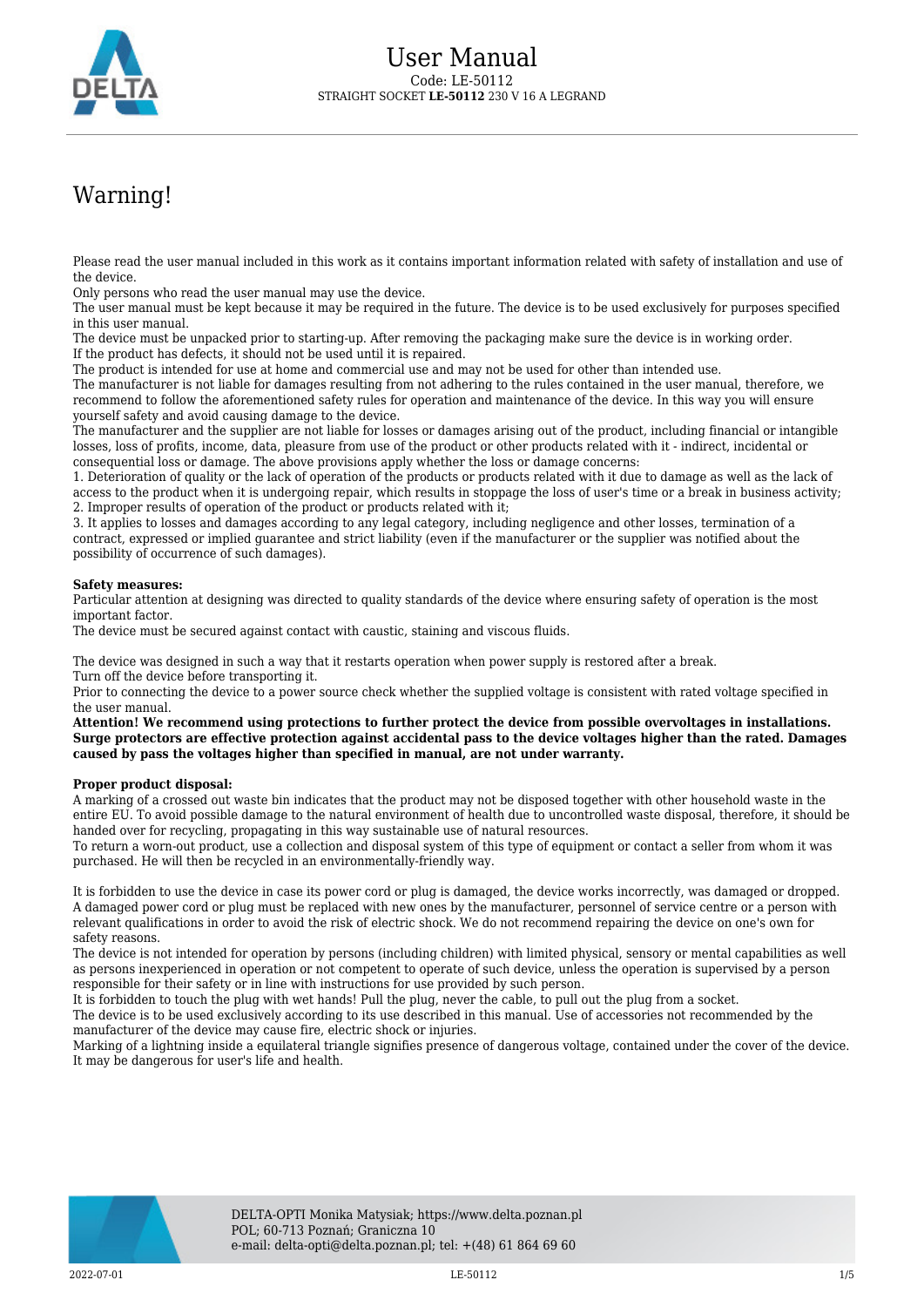



Rubber socket outlet with increased water-tightness and strength. The socket is equipped with a lock for compatible plugs. Automatic terminals enable quick cable connection. Robust gland-type cable grip ensures weatherproofing and tightening without tools.

The LE-50112 rubber straight socket outlet is dedicated to work with the LEGRAND rubber plugs. These pairing devices ensure maintenance of the IP44 tightness class and the IK08 degree of the mechanical strength.

| Rated voltage:         | 230 V / 50 Hz                |
|------------------------|------------------------------|
| Maximal current load:  | 16 A                         |
| Grounding:             | ✓                            |
| Electrical cable:      | max. 3 x 2.5 mm <sup>2</sup> |
| Cable terminals:       | automatic spring terminals   |
| Socket type:           | <b>CEE 7/5</b>               |
| "Index of Protection": | IP44                         |
| IK rating:             | IK08                         |
| Color:                 | Black                        |
| Weight:                | $0.084$ kg                   |
| Dimensions:            | Ø 56 x 115 mm                |
| Manufacturer / Brand:  | LEGRAND                      |
| Guarantee:             | 2 years                      |

Side view:

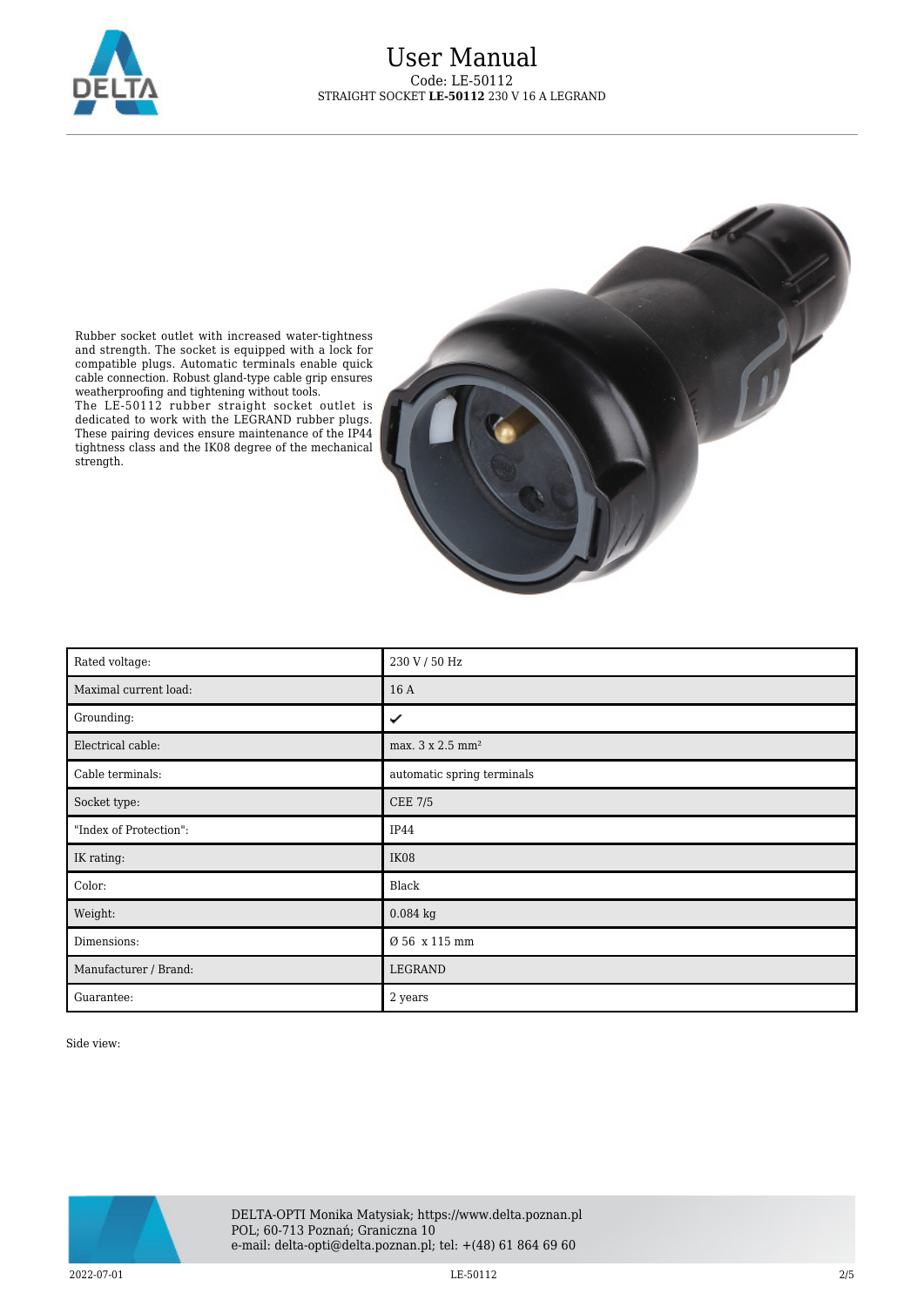





Connectors:





DELTA-OPTI Monika Matysiak; https://www.delta.poznan.pl POL; 60-713 Poznań; Graniczna 10 e-mail: delta-opti@delta.poznan.pl; tel: +(48) 61 864 69 60

 $\rm LE\text{-}50112$   $\rm \rm LE\text{-}50112$   $\rm \rm 3/5$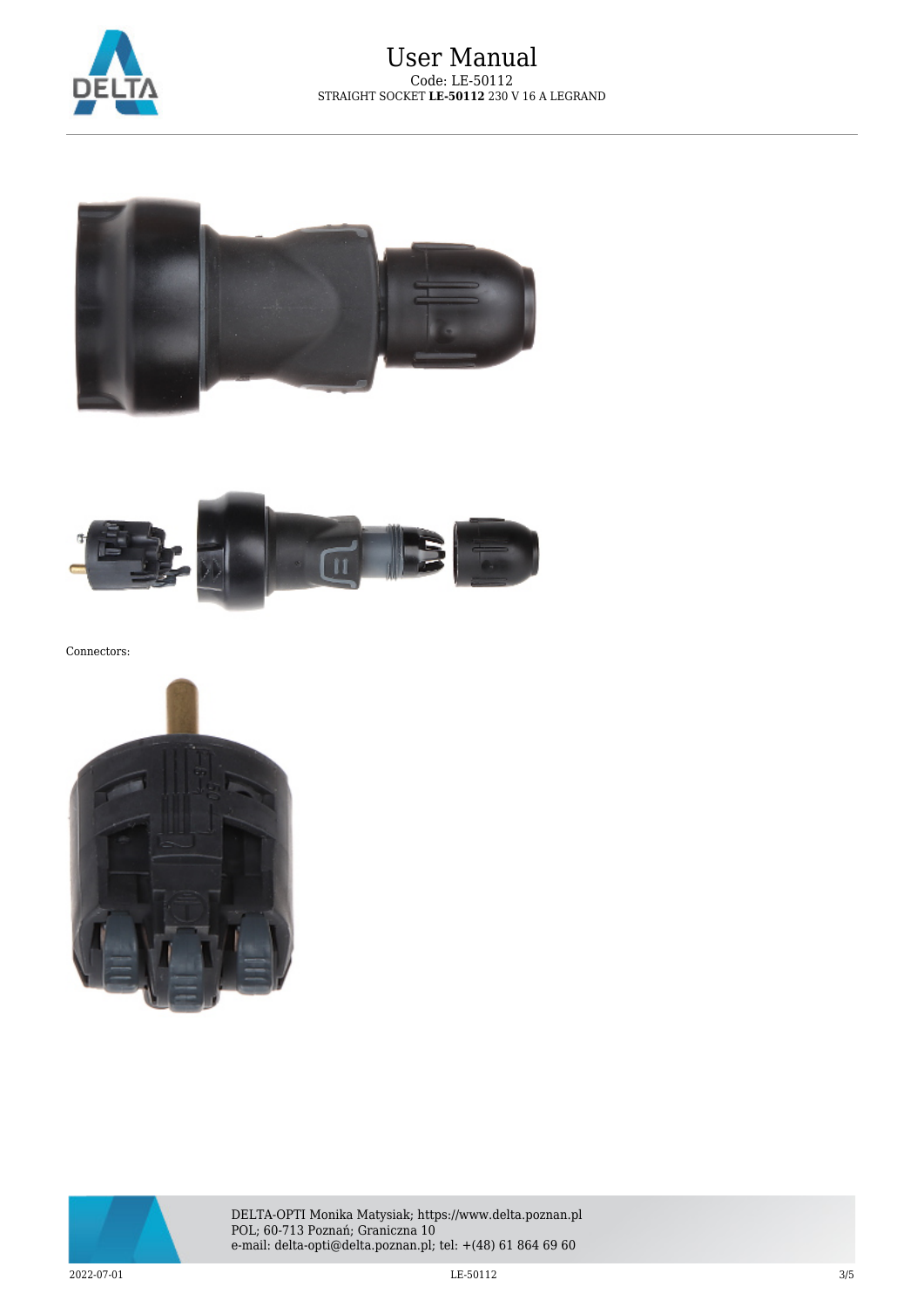



Front view:





Cable mounting side view:



DELTA-OPTI Monika Matysiak; https://www.delta.poznan.pl POL; 60-713 Poznań; Graniczna 10 e-mail: delta-opti@delta.poznan.pl; tel: +(48) 61 864 69 60

2022-07-01 LE-50112 4/5